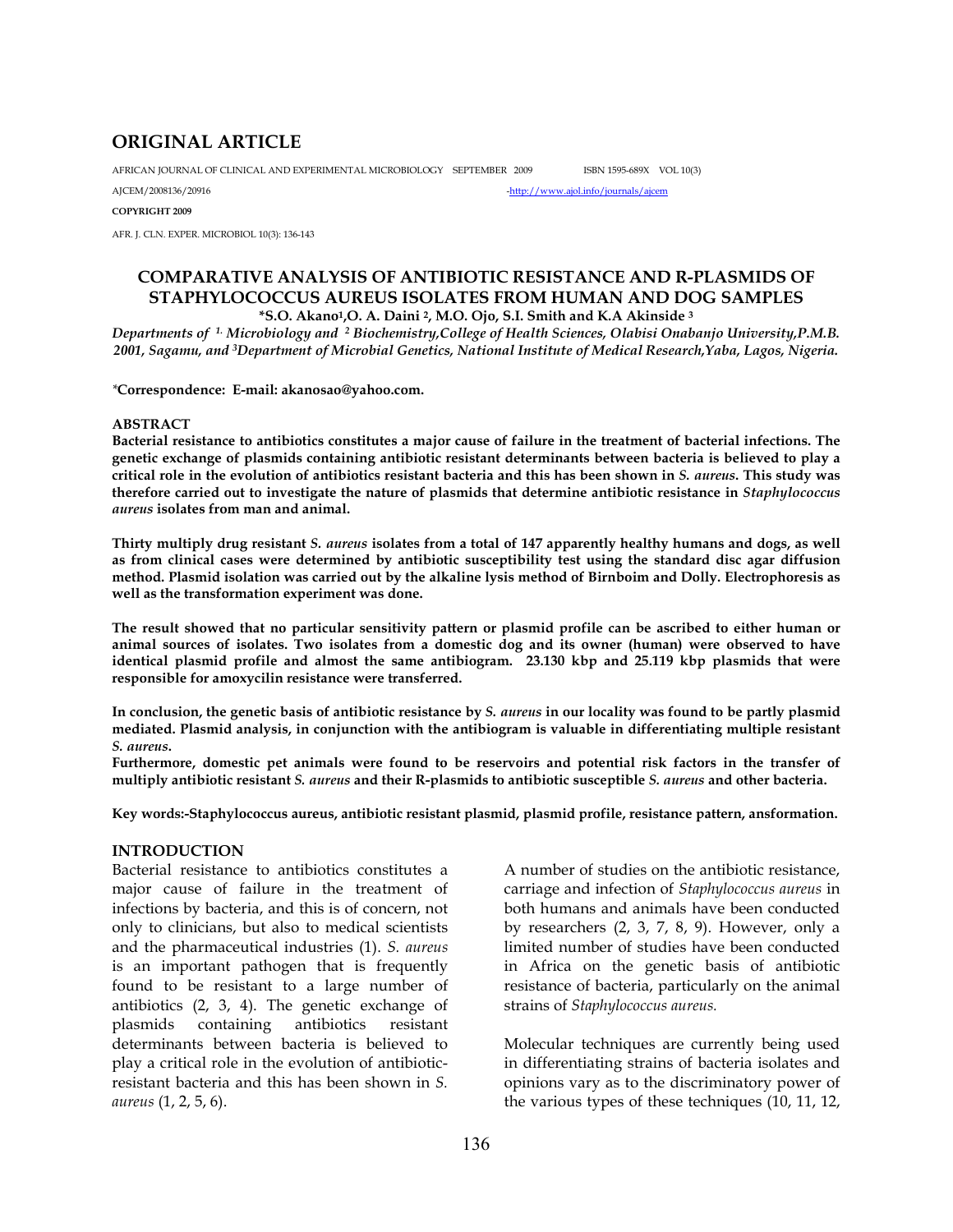13, 14, 15). Plasmid profile analysis has however been found by some authors as a molecular technique that is discriminatory enough in differentiating strains of *S. aureus* and other bacterial isolates (10, 13, 15, 16, 17, 22), while others have opined that no single technique was clearly superior to others for typing *S. aureus,* and that a combination of different techniques (both molecular and non-molecular) is sometimes necessary  $(7, 10, 14)$ 

These observations necessitate and require further studies in our environment. This study was therefore conducted to analyze the antibiotic resistance and resistance plasmids of *Staphylococcus aureus* isolates from human and dog samples, in order to determine if there is any similarity or differences between animal and human strains of the isolates. Consequently the study will determine the discriminatory power of plasmid profile analysis in conjunction with antibiotic susceptibility pattern (antibiogram) in differentiating different strains of *Staphylococcus aureus.* The study will further demonstrate the potential transferability of resistance gene from *Staphylococcus aureus* to *Escherichia coli* with the aim of contributing to the knowledge of the genetic basis of antibiotic resistance by bacteria.

## **MATERIALS AND METHODS**

**Bacteria Isolates**: A total of 30 multiple-resistant *Staphylococcus aureus* strains from human nasal colonisation (7 isolates), human ear colonisation (1 isolates), canine groin colonisation (4 isolates) and human clinical isolates (9) were subjected to plasmid extraction by modified alkaline lysis method of Birnboin and Dolly, 1979 (17). Multiple- resistance was defined as resistance to 4 or more antibiotics out of 8 different antibiotics the isolates were subjected to.

Colonisation isolates were obtained from samples colleted between July and December, 2006, from humans and dogs in Agege and Alimosho Local Government Areas of Lagos State, Nigeria; and inserted into Stuart's Transport medium pending culture on appropriate culture media. Clinical isolates were obtained from clinical samples collected within the same period, from two University Teaching Hospitals in Lagos State and Ogun State of Nigeria.

All *Staphylococcus aureus* isolates were identified culturally, microscopically and biochemically by standard methods according to Jawetz *et al*. 2002 (21).

## **Culture Media and Growth Conditions**

The culture media used for isolation and preliminary identification of *Staphylococccus aureus* strains were Mannitiol Salt Agar (Britania) MacConkey agar (Biotec) and Blood Agar (Nutrient Agar, Biotec, supplemented with 5% expired human blood, HIV and Hepatitis B negative). Identified isolates were stored on Nutrient agar slopes at 4<sup>0</sup>c.

# **Antibiograms**

The identified *S. aureus* isolates and *Escherichia coli* K-12 transformants were subjected to antimicrobial susceptibility test using the Disc diffusion technique as described by Bauer *et al.*  (1966). Antibiotic multidisc (Abtec, U.K.) for Gram positive bacteria consisting of Augmentin (30ug); Amoxycilin (5ug) Erythromycin (5ug), Tetracycline (10ug); Gentamycin (10ug); cotrimoxazole (25ug); Chloramphenicol (30ug) as well as single disc of methicillin (10 units) were used.

The multidisc plates of Mueller-Hinton Agar were incubated at 37<sup>o</sup>c for 24 hours while the methicillin disc plates were incubated at 30<sup>o</sup>c for 24 hours and antibiogram were evaluated by comparing zones of growth inhibition of the test isolates with that of antibiotic sensitive oxford strains of *Staphylococcus aureus* NCTC 6571 as control.

## **Plasmid isolation**

Plasmid extraction was carried out by the modified version of the alkaline lysis method of Birnboin and Dolly (1979) as described by Zuccarelli *et al*. (1989)

The multiply resistant organisms were grown on Luria-Bartani (LB) agar and incubated at  $37^{\circ}$ c overnight. Each organism was harvested into 1.0ml of TE buffer in Eppendorf tubes and washed by vortexing and centrifugation at 12000g for 10 minutes. The supernatant was discarded, the sediment was vortexed to mix and suspended in 2.0ml to TE buffer containing 50ug/ml lysostaphin. This was incubated at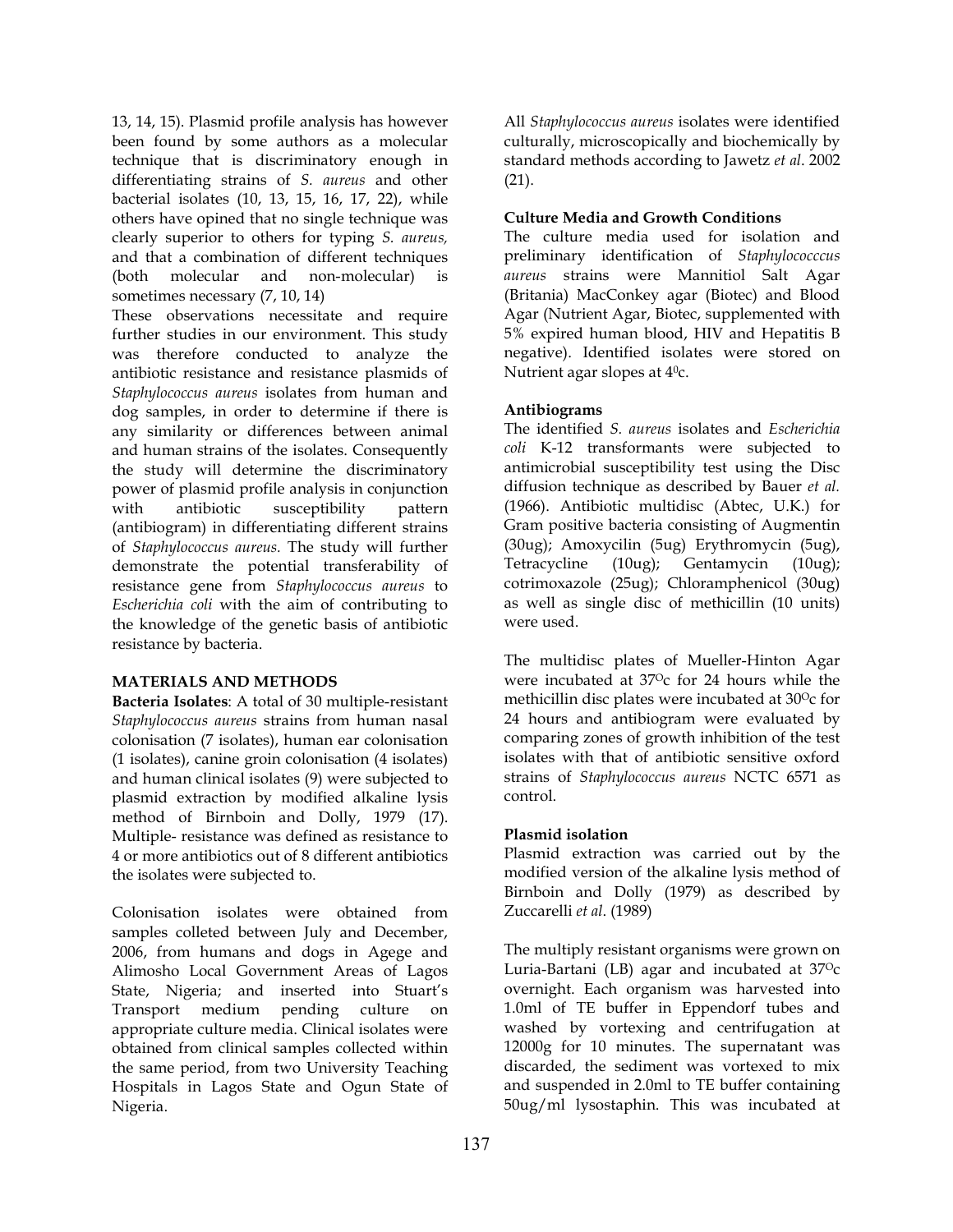$37^{\circ}$ c for 30mins and 0.4ml of 0.2M NaOH - 1% sodium dodecyl sulphate was added. The contents were mixed by inversion with hand and kept on ice for 10mins. After 10mins on ice 0.3ml of 3M potassium – 5M acetate was added and the lysate was cooled on ice for another 10mins. This mixture was centrifuged at 12,000 x g for 10mins and the supernatant transferred to another Eppendorf tube.

The supernatant was extracted once with buffered-saturated phenol and once with ether. The preparation was incubated with 2ul of heattreated pancreatic RNAse A (10mg/ml Worthington Diagnostics, Freehold, N.J.) at 37°C for 15mins. This was followed by extraction with 1.0ml of phenol-chloroform (1:1) through vortexing, centrifugation at 12,000 x g for 10mins and transfer of the upper layer into another eppendorf tube. The DNA content was precipitated with 1.0ml of absolute ethanol. The precipitate was collected by centrifugation, washed once with 1ml 70% ethanol by centrifugation. The supernatant ethanol was decanted and the DNA precipitate desiccated under vacuum. The dry precipitate was dissolved in 40ul of TE buffer, ready for agarose-gel electrophoresis.

# **Agarose Gel Electrophoresis**

Electrophoresis of extracted plasmids was carried out in a horizontal agarose gel electrophorectic unit.

The agarose gel (0.8%) was prepared in Tris-Boric acid-EDTA (TBE) buffer, allowed to cool and 3 drops of ethidium bromide was added. The mixture was poured into the electrophoretic tank with the comb in place and allowed to set. The TBE buffer was poured into the tank until the appropriate mark was reached and the comb was removed to create the appropriate wells.

Using a micropipette, 20ul of each plasmid preparation, with added 0.2ul bromophenol blue dye (tracking dye) were applied into the horizontal well. Into the first well was added 20ul of DNA molecular Weight Marker( Roche Diagnostics, Germany; mol wt 0.12 – 23.1 kbp) to which 0.2ul of bromophenol blue had also been added as the standard. Electrophoresis was performed at 120v at room temperature for 2hrs. The electrophoretic bands were observed under a 302-nm transilluminator and then

photographed onto Polaroid Gel cam instant camera through orange filter (Peca Products Inc. U.S.A.)

## b. **Molecular Weight Estimation**

The size of each plasmid was estimated by taking measurement of the mobility of the plasmids as well as that of the standard plasmid. Log10 of molecular weight of the standard was plotted against the mobility of the standard. Molecular sizes of the *Staphylococcus aureus*  plasmids were interpolated from the standard curve.

# **Gene Transfer Experiment**

The method of Hanahan, 1983 (7) was used to transfer the resistant genes from *Staphylococcus aurues* isolates to strains of *Escherichia coli* K-12 devoid of plasmids

A single colony of recipient bacteria i.e. *Escherichia coli* k-12, from MacConkey agar plate was inoculated into fresh 5ml Mueller-Hinton broth and incubated at 37<sup>o</sup>c overnight. Into 20ml of fresh broth (Mueller-Hinton) was added 0.5ml of the overnight culture and the mixture was incubated on a rotating shaker at 37<sup>o</sup>c until cell density was  $5 \times 10^7$  cells per ml with an absorbance reading of 0.55 at 550nm.

The culture was chilled in ice for 10mins and centrifuged at  $3,000 \times g$  for 15mins at 4<sup>o</sup>c. The supernatant was decounted and the cell pellet re-suspended in 10ml of ice cold 0.1M MgCl. This was centrifuged as before at 3,000g for 15mins and at 4 $\degree$ c. The cell pellet was then suspended in 5ml of ice cold 0.1M CaCl, incubated on ice for 20mins and centrifuged as before. After centrifugation the cell were resuspended in another 5ml ice cold 0.1M calcium chloride.

Two hundred microlitres (200ul) of competent cells were dispensed into labeled tubes. Into this was added 40ul of plasmid isolated from multiple resistant *Staphylococcus aureus* and the transformation mixture with experimental control (containing only competent cells) and sterility control (containing only plasmid DNA) were placed on ice for 30mins. The preparations were "heat shocked" by removing the tubes from the ice and placing them in a water bath, already set at  $40^{\circ}$ c for 20 mins. The tubes were removed and placed back on ice for 5mins. Into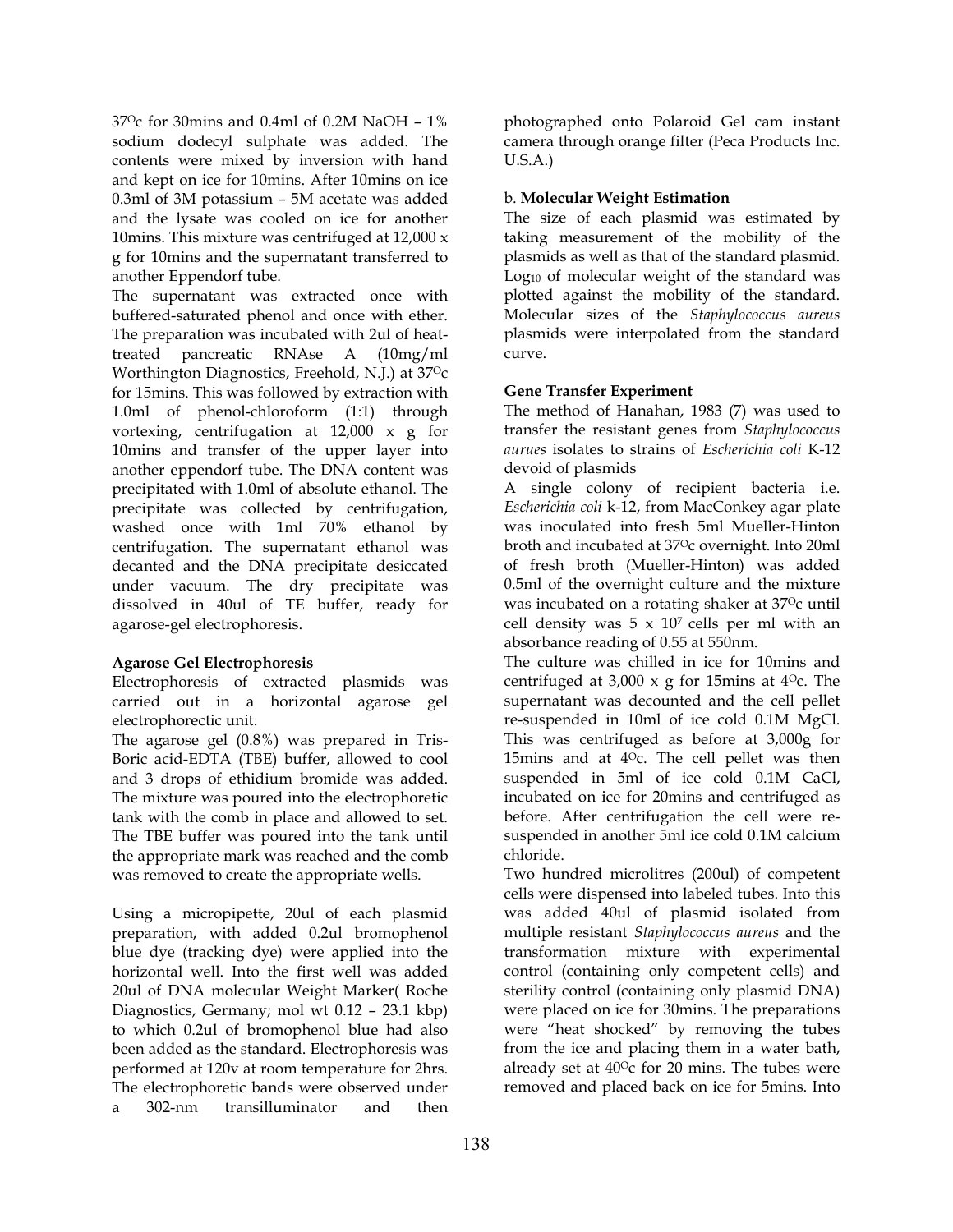each tube, was added 1ml of Mueller Hinton broth and incubated at 37<sup>O</sup>c for 1 hr.

After this incubation, 150ul of each of the tube content was plated into already prepared selective Luria-Bartani (LB) agar containing tetracycline (10ug/ml) and chloramphenicol (30ug/ml). The plate were incubated at  $37^{\circ}$ c overnight, and examined for growth the following day. **RESULTS** 

# **Resistance Pattern/Plasmid Profile Analysis**

A total of 30 multiply resistant *Staphylococcus aureus* isolates were screened for possession of plasmids, out of which 16 (53%) were found to harbor plasmids (fig. 1). The profile of the plasmids in conjunction with the resistance pattern of the corresponding isolates is as shown in table 1.

A total of 8, representing 26% of the total number (30) of multiply antibiotics resistant *S. aureus,* whose plasmid content were determined, were found to possess 3 or more plasmids. Single plasmid isolates were 3 (10%) while isolates with 2 plasmids were 5 (17%). Fourteen isolates (47%) were found to have no plasmids (table 2.)

The major plasmid sizes, based on the frequency of occurrence in different isolates, are found in

human and canine isolates of different sources (table 3). This shows that the plasmid profile of isolates cuts across human and canine isolates of various sources, as no particular profile can be ascribed either to human or canine source alone. In the same vein, the resistance pattern of isolates cuts across human and canine sources as there were isolates from both sources having the same antibiotic resistance pattern (table 4). These groups of isolates were found to have different plasmid profile (table 4). On the other hand, 2 pairs isolates with same plasmid profile were found to have almost the same antibiotic resistance pattern, as there was only one antibiotic resistance difference in each of the 2 pairs of isolates. (table 5). One of the pair of isolates was a dog and its owner (human) cohabiting in the same residence while the other pair of isolates have no known relationship, and they were samples from human and nasal cavity (table 5).

## **Gene Transfer Result**

The plasmid profile and the resistance pattern of donors and *Escherichia coli* k-12 transformant are shown in table 6 while fig. 2 is the electrophoretic mobility pattern of transformants.

Plasmid borne amoxycilin resistance of size 23.130 kbp and 25.1219 kbp was determined.

## **TABLE 1: PLASMID PROFILE AND RESISTANCE PATTERN OF PLASMID – CONTAINING ISOLATES.**

| <b>Serial</b>           | <b>LAB NO</b>   |              | <b>RESISTANCE PATTERN</b>      |  | PLASMID PROFILE (kbp) |                 |       |                                    |     |  |              |
|-------------------------|-----------------|--------------|--------------------------------|--|-----------------------|-----------------|-------|------------------------------------|-----|--|--------------|
| No                      |                 |              |                                |  |                       |                 |       |                                    |     |  |              |
| 1.                      | UK 1            |              | Au, Am, Te, Me, Ge, Co         |  |                       |                 | 2.322 |                                    |     |  |              |
| $\overline{2}$          | CN'A'2          |              | Er, Me, Co, CI                 |  |                       | 0.282           |       |                                    |     |  |              |
| 3                       | CN23            |              | Au, Am, Te, Me, CI             |  |                       | 1.259           |       |                                    |     |  |              |
| $\overline{\mathbf{4}}$ | <b>HN32</b>     |              | Au, Am, Te, Me, CI             |  |                       | 25.119, 9.416   |       |                                    |     |  |              |
| 5                       | CN26            |              | Au, Am, Te, Me, CI             |  |                       | 25.119, 9.416   |       |                                    |     |  |              |
| 6                       | <b>CN16</b>     |              | Au, Am, Te, Me, CI             |  |                       | 23.130, 2.708   |       |                                    |     |  |              |
| 7                       | EAS1            |              | Au, Am, Er, Te, Me, Ge, CI     |  |                       | 23.130, 6.557   |       |                                    |     |  |              |
| 8                       | EK1             |              | Au, Am, Er, Te, Me, Co         |  |                       |                 |       | 25.119, 1.259                      |     |  |              |
| 9                       | HN <sub>8</sub> |              | Am, Te, Co, CI                 |  |                       |                 |       | 23.130, 1.259, 0.560               |     |  |              |
| 10                      | <b>HN27</b>     |              | Au, Am, Te, CI                 |  |                       |                 |       | 23.130, 6.557, 4.361               |     |  |              |
| 11                      | <b>HNE4</b>     |              | Au, Am, Er, Te, Me, Co         |  |                       |                 |       | 23.130, 1.259, 0.708               |     |  |              |
| 12                      | <b>CNE2</b>     |              | Au, Am, Te, Me, Co             |  |                       |                 |       | 23.130, 1.259, 0.708               |     |  |              |
| 13                      | <b>HE36</b>     |              | Au, Am, Er, Te, Me, Ge, Co, CI |  |                       |                 |       | 23.130, 1.259, 5.623               |     |  |              |
| 14                      | CG22            |              | Au, Am, Er, Te, Me, Co, CI     |  |                       |                 |       | 23.130, 1.259, 1.000               |     |  |              |
| 15                      | WK1             |              | Au, Am, Te, Me, Co             |  |                       |                 |       | 23.130, 6.557, 6.310, 3.54         |     |  |              |
| 16                      | CG14            |              | Au, Am, Te, Me                 |  |                       |                 |       | 23.130, 6.557, 6.310, 2.322, 2.027 |     |  |              |
| Au                      | =               | Augumentin   | Am                             |  | =                     | Amoxycillin     |       | Er                                 | $=$ |  | Erythromycin |
| Te                      | $=$             | Tetracycline | Me                             |  | =                     | Methicillin     |       | Ge                                 | =   |  | Gentamycin   |
| Co                      | $=$             | Cotrimazole  | Chl                            |  | $=$                   | Chloramphenicol |       |                                    |     |  |              |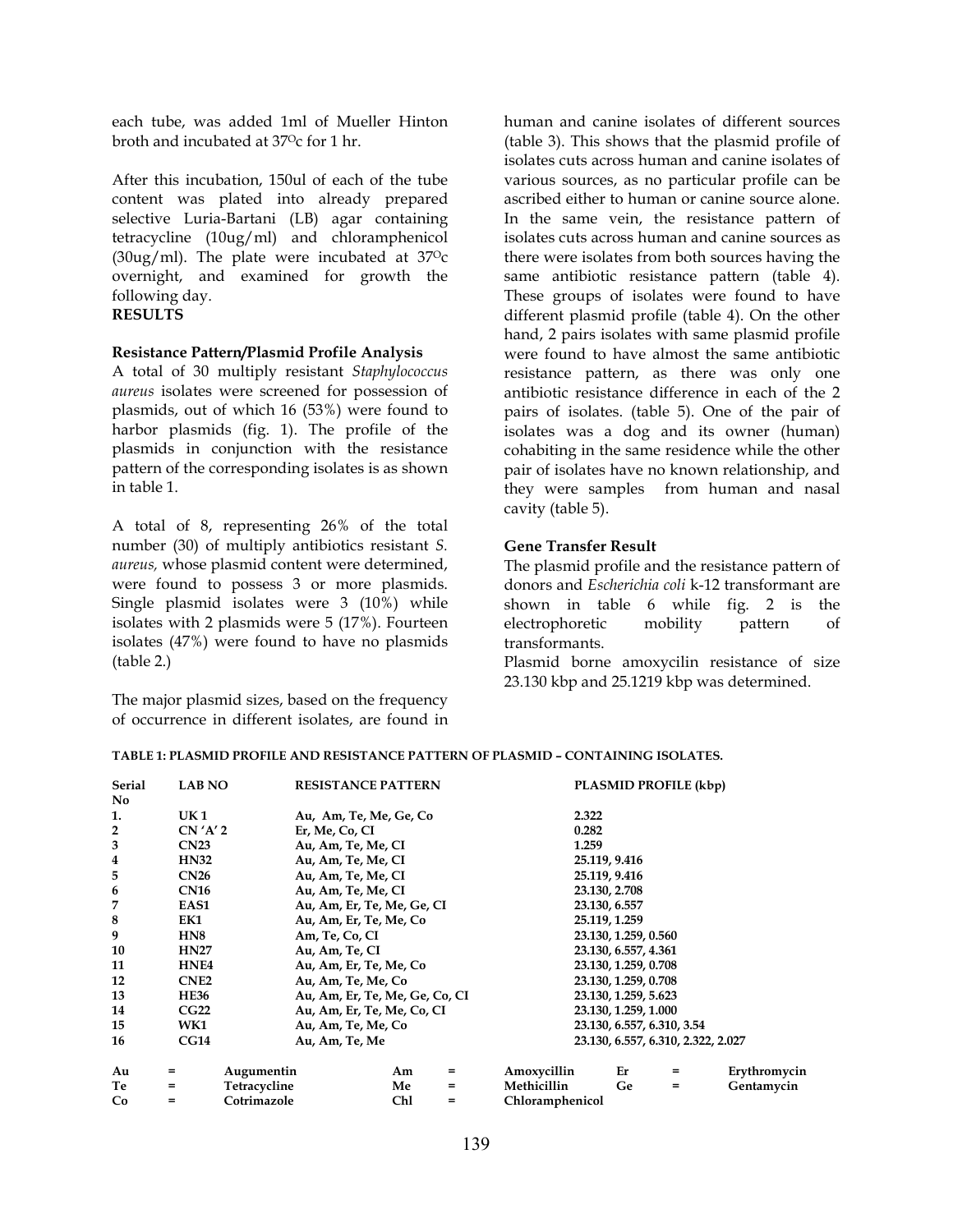| Number of plasmids   | Molecular weight Range                                              | <b>Number of Isolates</b> |
|----------------------|---------------------------------------------------------------------|---------------------------|
| $\bf{0}$             |                                                                     | 14 $(47\%)$               |
| 1.                   | 0.282-1.259                                                         | $3(10\%)$                 |
| $\overline{2}$       | 0.708-25.119                                                        | $5(17\%)$                 |
| 3                    | 0.546-23.130                                                        | $6(20\%)$                 |
| 4                    | 3.548-23.130                                                        | $1(3\%)$                  |
| 5                    | 2.027-23.130                                                        | $1(3\%)$                  |
|                      | <b>TABLE 3: MAJOR PLASMID SIZES AND POSSESSING ISOLATE SOURCES.</b> |                           |
| <b>Plasmids Size</b> | No $(\%)$ of Possessing Isolates                                    | <b>Isolate Sources</b>    |
| 25.119               | $3(19\%)$                                                           | HN. CN. EK                |
| 23.130               | $10(63\%)$                                                          | CN, EAS, WK, HN, HE, CG   |
| 9.416                | $3(19\%)$                                                           | HN, CN, HE                |
| 6.557                | 4(25%)                                                              | EAS. HN, WK, CG           |
| 6.310                | $2(12.5\%)$                                                         | HN, CN                    |

## **TABLE 2**: **PLASMID DNA CONTENT OF STAPYLOCOCCUS AUREUS ISOLATES**

| HN | = Human Nose |    | = Canine Nose EK/EAS/WK/UK = Clinical Samples |
|----|--------------|----|-----------------------------------------------|
| HE | = Human Ear  | CG | = Canine Groin                                |

## **TABLE 4: ISOLATES WITH SAME RESISTANCE BUT DIFFERENT PLASMID PROFILE**

**6.310 2** (12.5%) **HN, CN 2.322 2** (12.5%) **2** (12.5%)

**2.322 2** (12.5%)<br> **1.259 6** (38%)

**0.708 2** (12.5%)

| <b>Isolates</b>   | <b>Resistance Pattern</b> | Plasmid Profile (kbp)           | <b>Host</b>           |
|-------------------|---------------------------|---------------------------------|-----------------------|
| CN23/EK1/HNE4     | Au, Am, Er, Te, Me, Co    | i. 1.259                        | Canine (colonisation) |
|                   |                           | ii. 25.119, 1.259               | Human (clinical)      |
|                   |                           | iii. 23.130, 1.259, 0.708       | Human (colonisation)  |
| <b>HN32./CN16</b> | Au, Am, Te, Me, CI        | i. $25.119.9.416$               | Human (colonisation)  |
|                   |                           | ii. 23.130, 2.708               | Canine (colonisation) |
| <b>CNE2/WK1</b>   | Au, Am,                   | i. 23.130, 1.259, 0.708         | Human (colonisation)  |
|                   | Te, Me, Co                | ii. 23.130, 6.557, 6.310, 3.540 | Canine (colonisation) |
|                   |                           |                                 | Canine (colonisation) |

**1.259 6 (38%) EK, CN, HN, CG** 

**Canine (clinical)** 

#### **TABLE 5: IDENTICAL ISOLATES WITH SAME PLASMID PROFILE AND SIMILAR RESISTANCE PATTERN**

| <b>Isolates</b>   | Profile<br>Plasmid<br>(kbp) | Resistance Pattern                   | Relationship                                                       | <b>Basis for Identity</b>                                       |
|-------------------|-----------------------------|--------------------------------------|--------------------------------------------------------------------|-----------------------------------------------------------------|
| <b>HNE4/CNE2</b>  | 23.130, 1.259, 0.708        | $(Er)$ ,<br>i. Au., Am.<br>Te,Me, Co | Canine (Dog) and owner                                             | Same plasmid profile and almost<br>the same resistance pattern. |
| <b>HN32./CN26</b> | 25.119, 9.416               | i. Au, Am, (Te), Me,<br>Co.          | No known relationship.<br>Human and dog nasal<br>carriage samples. | Same plasmid profile and almost<br>the same resistance pattern  |

# **TABLE 6: PLASMID PROFILE AND RESISTANCE PATTERN OF DONORS & TRANSFORMANTS**

| Lab no              | Resistance pattern of Donor | Plasmid<br>profile<br>of | Plasmid Transferred (kbp) | Resistance Pattern of |
|---------------------|-----------------------------|--------------------------|---------------------------|-----------------------|
|                     |                             | Donor (kbp)              |                           | Transformant          |
| EAS1(i)             | Au, Am, Er, Te, Me, Ge, CI, | 23.130, 6.567            | 23.130                    | Au, Am, Te, Er, CI,   |
| $ESA1$ (ii)         | Au, Am, Er, Te, Me, Ge, CI, | 23.130, 6.567            | 23.130                    | Am, Te, Er, CI,       |
| HN32(i)             | Au, Am, Te, Me, CI          | 25.119, 9.416            | 25.119                    | Au, Am, Te            |
| HN32(ii)            | Au, Am, Te, Me, CI          | 25.119, 9.416            | 25.119                    | Au, Am, Te, CI        |
| $CN16$ (i)          | Au, Am, Te, Me, CI          | 23.130, 2.708            | 23.130                    | Au, Am, Te            |
| $CN16$ (ii)         | Au, Am, Te, Me, CI          | 23.130, 2.708            | 2.708, 23.130             | Au, Am, Te, CI        |
| H N8(i)             | Au, Am, Te, Co, CI          | 23.130, 2.159, 0.564     | 23.130, 1.259             | Am, Te, CI            |
| H <sub>N8(ii)</sub> | Au, Am, Te, Co, CI          | 23.130, 2.159, 0.564     | 23.130                    | Am, Te, CI            |
| $CG22$ (ii)         | Am, Er, Te, Me, Co, CI      | 23.130, 1.259, 1.000     | 23.130, 1.259, 1.000      | Am, Er, CI            |

**(i) And (ii) are antibiotic selective plates for tetracycline and chloramphenicol respectively.**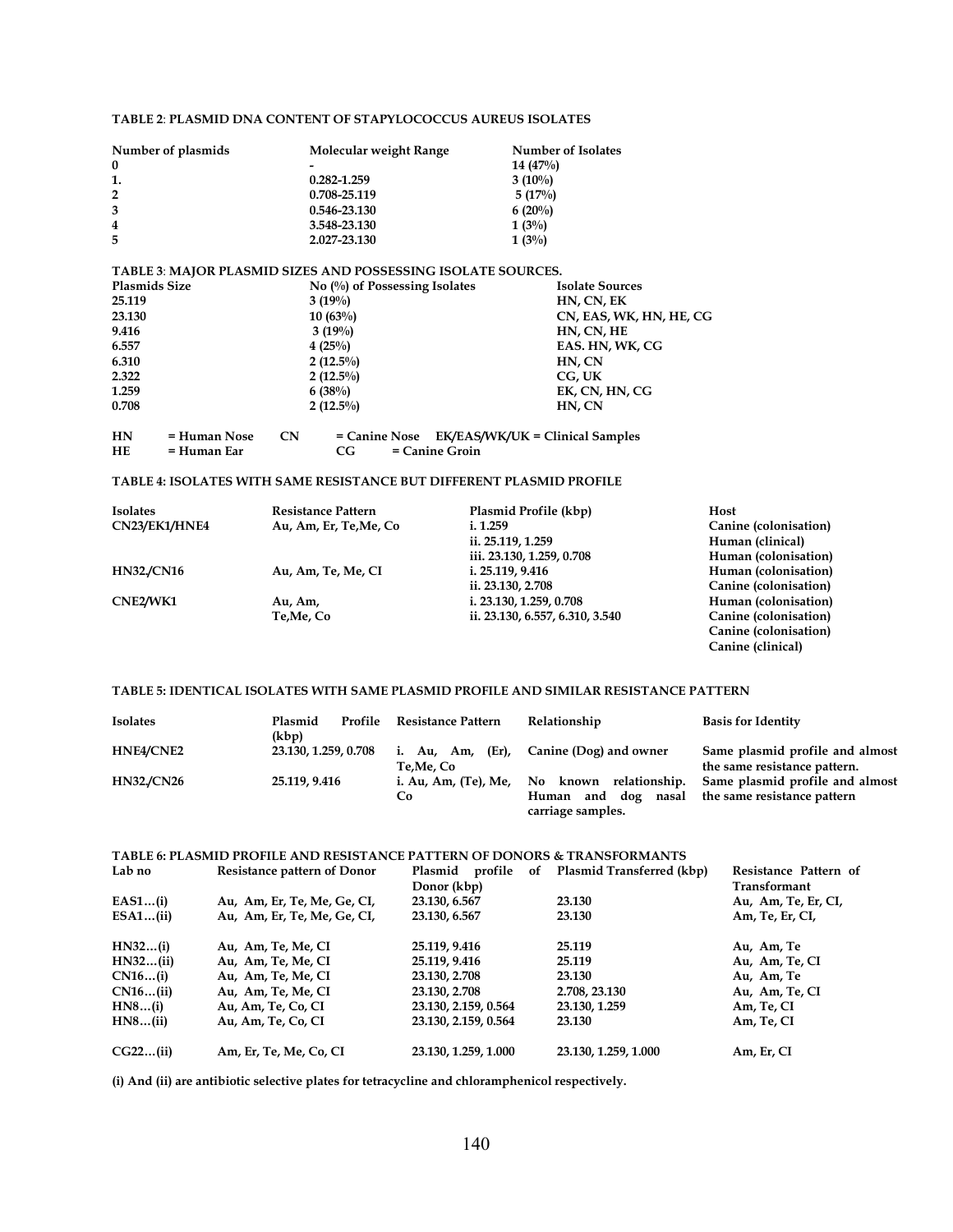

Fig. 1: Agarose Out Electrophorodic Mobility Pattern of Plasmids

otibi

# 1448 Line Li 3. COLA (standard of historic profecular trought) Lance 2-90. Transitionalists FIG. 2: Agenue Gel Elwinsphansk Mability Pattern of Transformate

#### **Discussion**

The resistance pattern and the plasmid profile of *S. aureus* isolates in this study revealed that the nature of resistance and the type of plasmids possessed cut across human and animal isolates of different sources. This observation is in conformity with findings of Whittam *et al.* 1989 (19) in their investigation of the genetic relationships among *Escherichia coli* isolates causing urinary tract infection in humans and animals. In the said work, they found that the independent isolates collected from humans and animals (dogs and cats) in separate geographical regions, share similar genotypes as identified by electrophoretic type; and they suggested that many cases of urogenital disease (in man and animal) may be caused by a small number of uropathogenic clones. In the same vein, the findings in this study, suggested that the various plasmid types (based on their sizes in terms of molecular weight) are widely distributed in

6911

humans and animals. This is also consistent with the findings that resistance pattern cuts across human and animal isolates of *S. aureus* in this study.

However, there was no consistency in relationship between resistance pattern and the corresponding plasmid profile of isolates. This findings also agrees with that of other workers who investigated the occurrences of multiple resistance and R-Plasmids in *Enterobacteriaceae* isolates from developing countries (11, 18, 19). Nevertheless, in this study while there existed isolates with the same resistance pattern but different plasmid profile, 2 pairs of isolates with the same plasmid profile also have similar (almost the same) resistance pattern.

One of these pairs of isolates were from nasal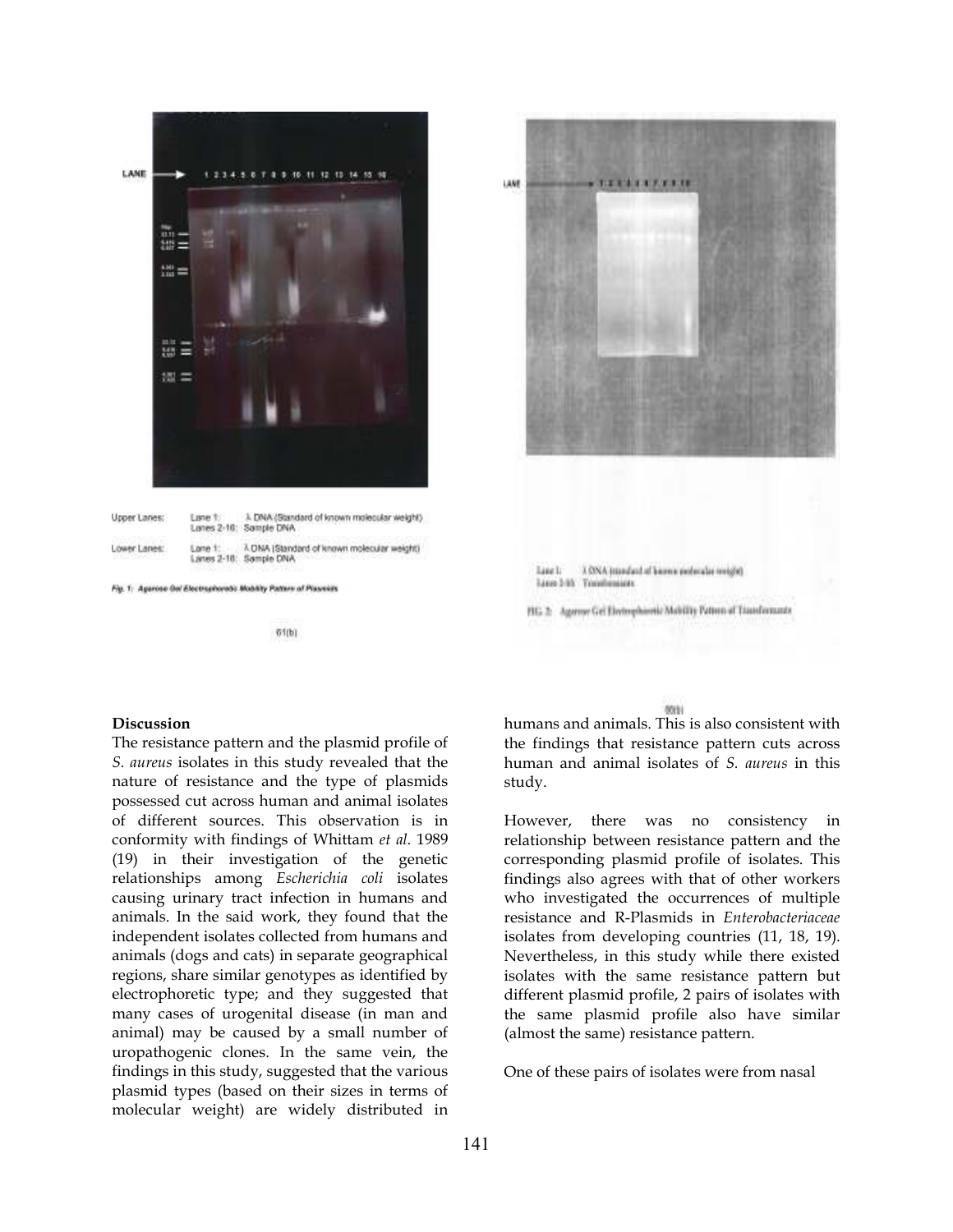swab of canine household pet (dog) and its owner (man) of the same residence, while the other is also from nasal cavity of man and animal, but of no known relationship. Hollis *et al.,* 1988 (7) has earlier suggested that family members may serve as reservoir for nosocomial infection with MRSA when a familiar carriage of MRSA and subsequent infection of a premature neonate was established. In their study, the *S. aureus* strains were characterized by antibiogram, plasmid analysis and genomic

DNA typing and the isolates were found to be identical by all 3 techniques (7). Other workers have also differently attested to the discriminatory power of plasmid profile analysis in conjunction with other nonmolecular techniques like the antibiotic resistance pattern (antibiogram) in differentiating strains of S. aureus and other bacteria isolates.

The findings of this study support plasmid profile analysis and antibiogram as epidemiological investigating tool and extends the findings of Hollis *et al. ,* (7) by suggesting, subject to further investigation (because of statistical insufficiency) that domestic pets are most probably a risk factor in transfer of both community acquired and nosocomial infections as well as R-plasmids.

## **REFERENCES**

**1**. Bhakta, M., Arora S. and Bal M. (2003) "Intraspecies Transfer of a chloramphenicol – resistance plasmid of staphylococcal origin". *Indian Journal of Medical Research* 117:46 – 151 **2**.Schwarz S., Cardoso M. and Blobel H. (1989).

"Plasmid – mediated chloramphenicol resistance in Staphylococcus hyicus". *Journal of Microbiology,* 135:3329-3336

**3**.Needham C., Rahman M., Dyke K.G.H. and Noble W.C. (1994) "An investigation of Plasmids from *Staphylococcus aureus* that mediate Resistance to Mupirocin and Tetracycline" *Microbiology* 140:2577-2583

The result of transformation conducted identified a 23.130kbp and a 25.119 kbp plasmid as coding for amoxycillin resistance and this conforms with the findings of other workers (5, 10, 11). Although the result does not conclusively established the plasmid size coding for tetracycline or chloramphenicol resistance and further work is necessary to elucidate this, the existence of transformant in this study confirms the genetic basis of antibiotic resistance of *S. aureus* in our locality of being partly plasmid mediated and also probably chromosomal or transposon mediated, as no plasmid was detected in 47% of the multiple antibiotic resistance isolates whose plasmid content were investigated.

In conclusion, plasmid profile analysis in conjunction with the antibiogram is valuable in differentiating multiple resistant *S. aureus.*  Furthermore, the combination of the findings of this study and other earlier studies suggested the transferability of multiple resistant *S. aureus* and their R-Plasmids, not only from man to man but also from domestic animal to man and vice versa.

## **ACKNOWLEDGEMENT**

We wish to thank Mr. E. Omonigbehin, and other staff of the Microbial Genetics of the Department of Nigerian Institute of Medical Research for their valuable assistance.

**4**.Nester E.W., Roberts C.E., Pearsall N.W., Anderson G.D., Nester M.T. (1998) *Microbiology: A Human Perspective,* 2 nd Ed. Boston. McGraw-Hill

**5**.East A.K. and Dyke K.G.H. (1998) "Cloning and sequence determination of Six *Staphylococcus aureus* lactamasses and their expression in Escherichia coli and *Staphylococcus aureus" Journal of General Microbiology* 135:1001- 1015

**6**.Ehrlich S.D. (2006) "Replication and Expression of plasmids from *Staphylococcus aureus* in Bacillus Subtilis" *Proceedings of the National Academy of science of the United States of America* (PNAS) 74:1680-1682